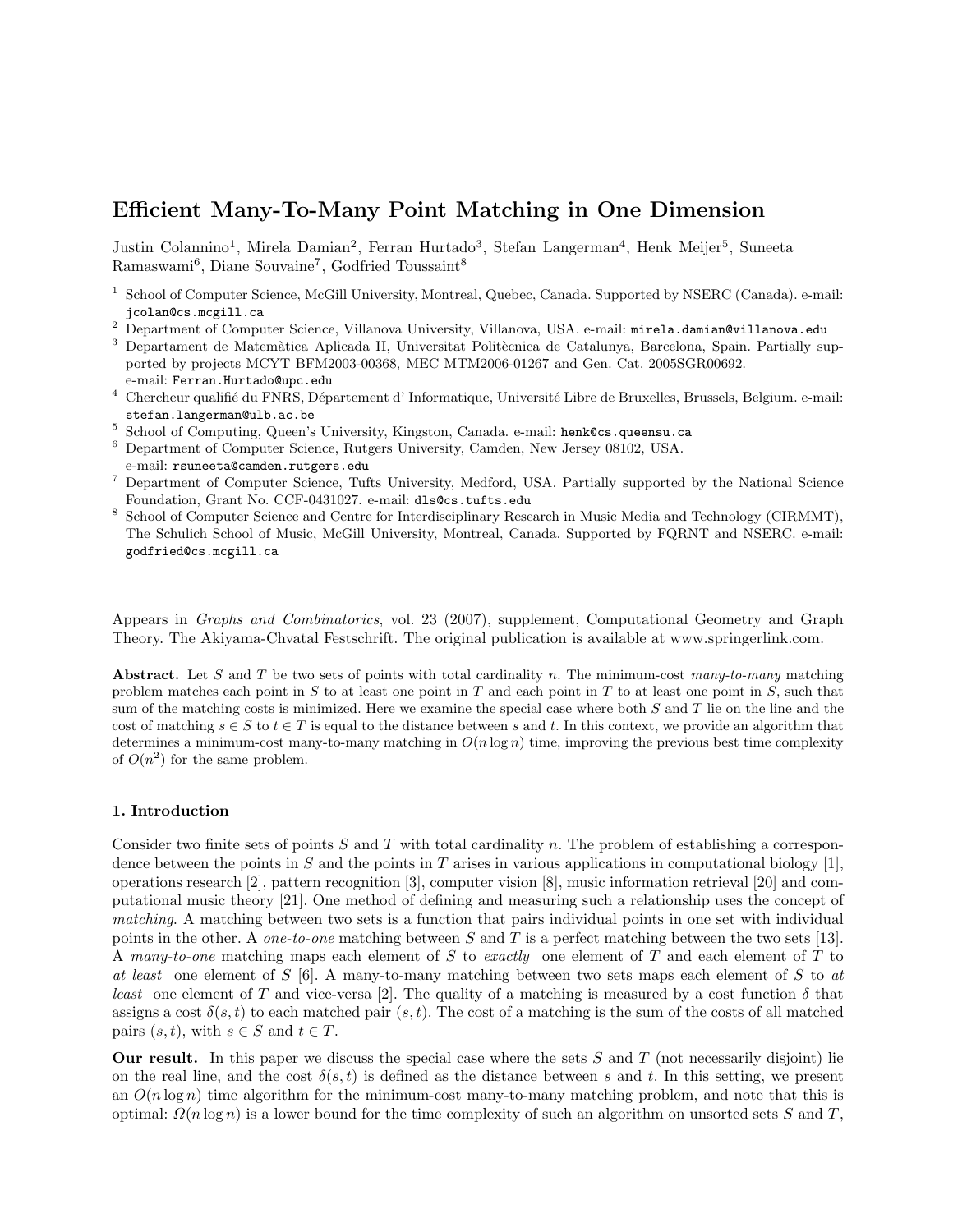by reduction from set equality. If the point sets  $S$  and  $T$  are given in sorted order, our matching algorithm runs in optimal  $O(n)$  time, and this complexity matches the bound for the many-to-one and one-to-one matching problems for the same special case [4,13].

Background. The problem of many-to-many matching has been first studied by Eiter and Mannila [11] in the context of link distance, as a measure of similarity between two theories expressed in a logical language, and represented by point sets in a metric space.

In a graph theoretic setting, the many-to-many matching problem can be reduced to the *minimum-weight* bipartite edge cover problem. For a complete bipartite graph  $G = (S \cup T, w, E)$ , the minimum-weight edge cover problem seeks to find a subset of E of minimum-weight, such that every vertex in  $S \cup T$  is adjacent to at least one edge.

The many-to-many matching problem has also been implicitly considered in the more general setting of bibranchings first introduced by Schrijver [17]. Let  $D = (V, E)$  be a directed graph, and let V be partitioned into two disjoint sets, a set S of *source* vertices and a set T of *target* vertices. A *bibranching* in D with respect to S is a set of edges  $B \subseteq E$  such that:

for each v in  $S$ ,  $B$  contains a directed path from v to a vertex in  $T$ , and

for each  $v$  in  $T$ ,  $B$  contains a directed path from a vertex in  $S$  to  $v$ .

For the special case when D is a bipartite graph with color classes S and T, and all the edges in D are directed from  $S$  to  $T$ , the bibranching is a bipartite edge cover.

For arbitrary weighted graphs, the many-to-many matching problem has an  $O(n^3)$ -time solution. Indeed, Eiter and Mannila [11] achieve this bound via reduction to the minimum-weight perfect matching problem in a bipartite graph, which can be solved in  $O(n^3)$  time using the Hungarian method. Keijsper and Pendavingh [14] describe an  $O(|E|)$  time algorithm attributed to J. F. Geelen for reducing the minimum-weight bipartite edge cover problem to the maximum-weight matching problem. They also describe a solution for the latter problem that uses shortest path algorithms from [9] and [19], sped up with Fibonacci heaps [12]. Their algorithm runs in time  $O(n'(|E| + n \log n))$ , where  $n' = min\{|S|, |T|\}$ ; this time complexity is  $O(n^3)$  in the worst case, thus matching the complexity of the simpler approach of Eiter and Mannila [11]. For the one dimensional case it was previously shown in [5], and in more detail in [7], that the many-to-many matching problem has an  $O(n^2)$  solution via reduction to the problem of finding the shortest path through a directed acyclic graph.

The new  $O(n \log n)$  time algorithm proposed here is described in section 3, before which some properties of an optimum many-to-many matching for point sets on the line are presented in section 2.

## 2. Properties of an Optimal Many-to-Many Matching

This section is concerned with the nature of pairings allowed in an optimal matching. Let S and T be two sets of points on the real line, and assume without loss of generality that the point with the smallest x-coordinate lies in S. For ease of presentation, we use the same symbol a to refer to both the point a and its x-coordinate in the plane; therefore, an expression such as  $a < b$  (read a smaller than b) represents the fact that the x-coordinate of  $a$  is smaller than the x-coordinate of  $b$ . Furthermore, for ease of visualization, in the figures, we separate the points of  $S$  and  $T$  vertically.

We begin with defining a partition of  $S \cup T$  into subsets  $A_0, A_1, A_2, \ldots$  such that all points in  $A_i$  are smaller than all points in  $A_{i+1}$  for all i,  $A_0$  is a maximal subset of consecutive points in S,  $A_1$  is a maximal subset of consecutive points in  $T$ ,  $A_2$  is a maximal subset of consecutive points in  $S$ , and so forth (see ahead Figure 2).

**Lemma 1.** If  $b \in T$  and  $c \in S$  are such that  $b < c$ , then a minimum-cost many-to-many matching contains no pairs  $(a, d)$  with  $a \in S$ ,  $d \in T$  and  $a < b < c < d$ .

*Proof.* Suppose that the lemma is false. Let  $M$  be a minimum-cost many-to-many matching that contains such a pair  $(a, d)$ . Replace  $(a, d)$  in M by the two pairs  $(a, b)$  and  $(c, d)$ : the result  $\mathcal{M}'$  is still a many-to-many matching. Furthermore, M' has a smaller cost than M, since  $(d-a) = (d-c)+(c-b)+(b-a) > (d-c)+(b-a)$ (see Figure 1a). This contradicts our assumption that  $\mathcal M$  is a minimum-cost many-to-many matching.  $\Box$ 

**Corollary 1.** Any matching  $(a, d)$  in a minimum-cost many-to-many matching, with  $a < d$ , satisfies  $a \in A_i$ and  $d \in A_{i+1}$ , for some  $i \geq 0$ .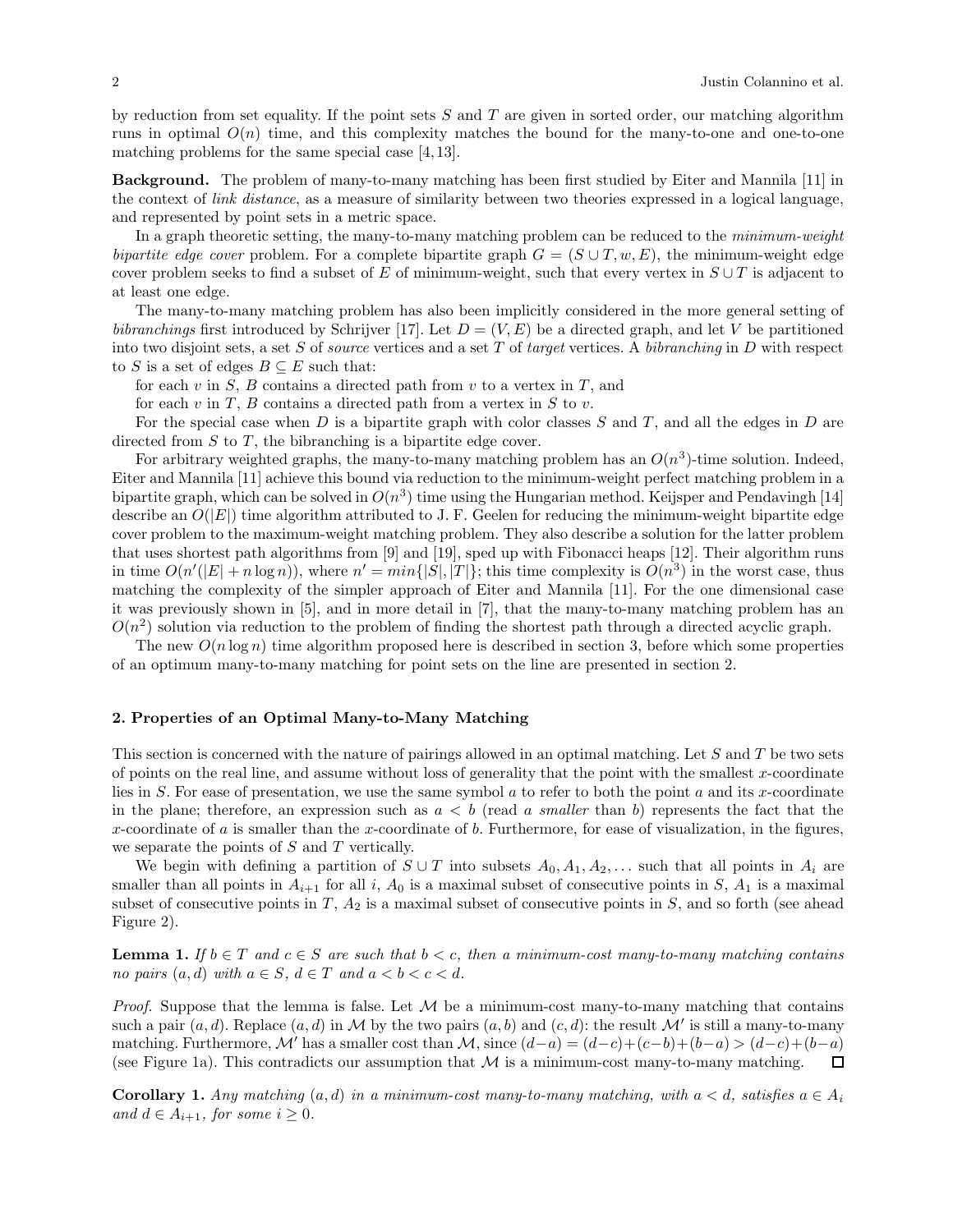

Fig. 1. Suboptimal matchings. (a)  $(a, d)$  is a suboptimal matching. (b)  $(a, b)$  and  $(b, d)$  do not both belong to an optimal matching. (c)  $(a, c)$  and  $(b, d)$  do not both belong to an optimal matching.

**Lemma 2.** Let  $b < c$  be two points in S. If a and d are two points in T such that  $a \leq b < c \leq d$ , then a minimum-cost many-to-many matching does not contain both of  $(a, b)$  and  $(b, d)$ .

*Proof.* Suppose that the lemma is false. Let  $M$  be a minimum-cost many-to-many matching that contains both  $(a, b)$  and  $(b, d)$  (see Figure 1b). Remove the pair  $(b, d)$  from M and add  $(c, d)$ : the result M' is still a many-to-many matching. Furthermore, since  $(d - b) > (d - c)$ , M' has a smaller cost, a contradiction.  $\Box$ 

**Lemma 3.** Let  $b < c$  be two points in S, and a and d two points in T such that  $a \leq b < c \leq d$ . Then a minimum-cost many-to-many matching does not contain both of  $(a, c)$  and  $(b, d)$ .

*Proof.* Suppose that the lemma is false. Let  $M$  be a minimum-cost many-to-many matching that contains both  $(a, c)$  and  $(b, d)$  (see Figure 1c). Replace  $(a, c)$  and  $(b, d)$  in M by the two other pairs  $(a, b)$  and  $(c, d)$ : the result M' is still a many-to-many matching. Furthermore, since  $(b-a)+(d-c)>(d-b)+(c-a)$ , M' has a smaller cost, a contradiction.  $\Box$ 

**Lemma 4.** For each  $i > 0$ ,  $A_i$  contains a point  $q_i$  such that, in a minimum-cost many-to-many matching, all points in  $A_i$  less than  $q_i$  are matched to points in  $A_{i-1}$  and all points in  $A_i$  greater than  $q_i$  are matched to points in  $A_{i+1}$ .

*Proof.* If  $A_i$  contains a single point, the lemma is clearly true. We now discuss the case  $|A_i| > 1$ . Assume for contradiction that the lemma is false. First note that, if a point  $a \in A_i$  is paired with a point  $b < a$ , then b must be in  $A_{i-1}$  (cf. Corollary 1). Similarly, if a is paired with  $b > a$ , then  $b \in A_{i+1}$ . Thus, if the lemma does not hold, there exist  $a \in A_{i-1}$ ,  $b, c \in A_i$  and  $d \in A_{i+1}$  such that  $a < b < c < d$  and both  $(a, c)$  and  $(b, d)$  are contained in a minimum-cost many-to-many matching. But this contradicts Lemma 3.  $\Box$ 

Lemma 4 constitutes the basis of our dynamic programming approach discussed in section 3.

#### 3. Matching Algorithm

Our dynamic programming matching algorithm seeks to determine the points  $q_i$  defined in Lemma 4 quickly. Once these points are determined, a minimum-cost matching can be easily computed, as described in Theorem 1.

For any point q, let  $C(q)$  denote the cost of a minimum-cost many-to-many matching for the set of points  ${p \in S \cup T, \text{ with } p \leq q}.$ 

**Theorem 1.** Let S, T be sets of sorted points on the line. Then a minimum-cost many-to-many matching between S and T can be determined in linear time.

*Proof.* We compute  $C(p_i)$  for all points  $p_i$  in  $S \cup T$ ; the computation of a matching of cost  $C(p_i)$  is implicit from the computation of  $C(p_i)$ . If m is the largest point in  $S \cup T$ , then  $C(m)$  is the minimum cost of a many-to-many matching.

For all points  $p \in A_0$ , we define  $C(p) = \infty$ . Assume that we have computed  $C(p)$  for all points p in  $A_0, \ldots, A_w$ , for some  $w \geq 0$ . In the following we show how to compute  $C(p)$  for all points  $p \in A_{w+1}$  in  $O(|A_w| + |A_{w+1}|)$  time, which implies the theorem. First we settle some notation and definitions.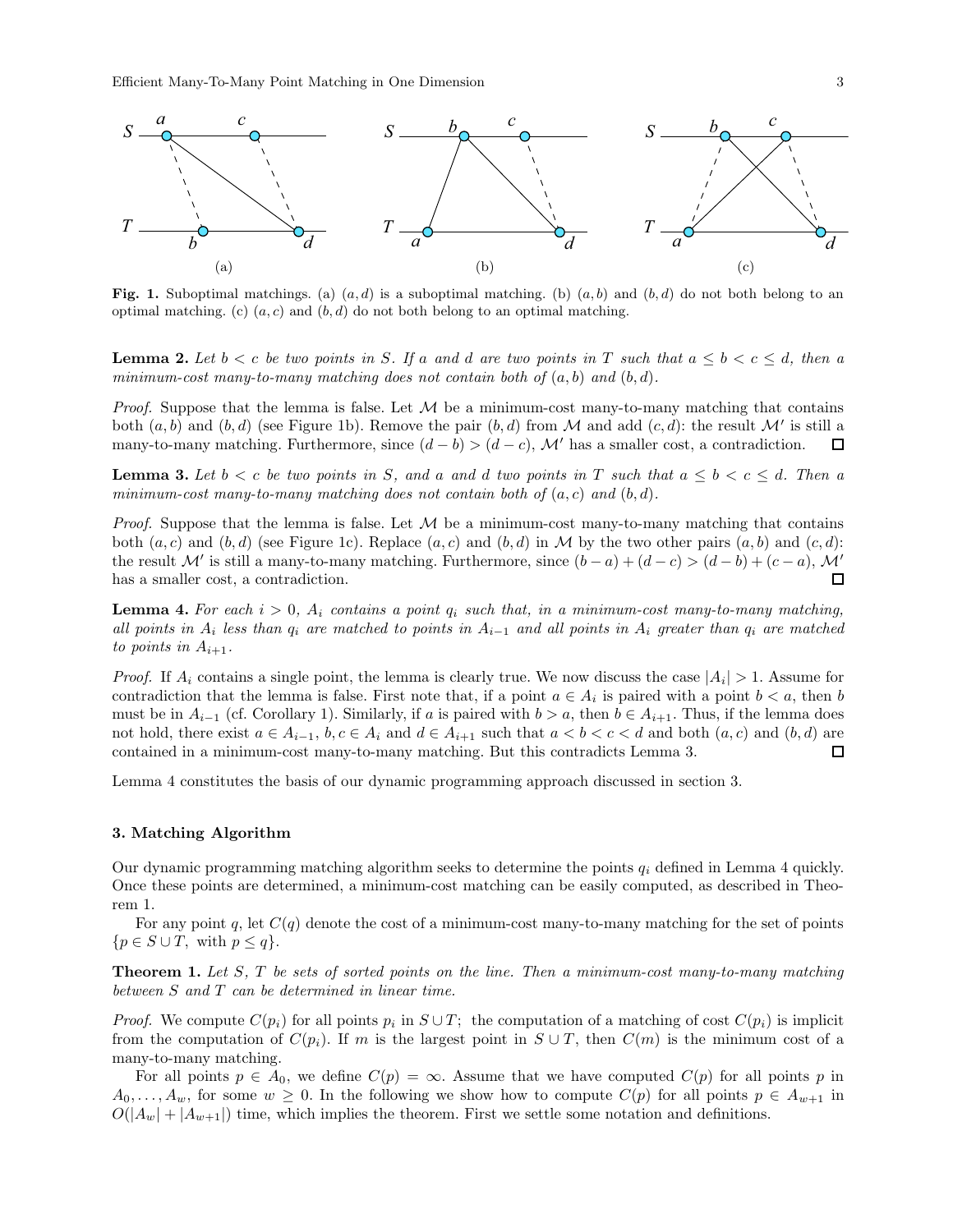

Fig. 2. Partition of point set  $S \cup T$ ; notation and definitions.

Let  $s = |A_w|$  and  $t = |A_{w+1}|$ . Let  $A_w = \{a_1, a_2, \ldots, a_s\}$  with  $a_1 < a_2 < \ldots < a_s$ . Let  $A_{w+1} =$  ${b_1, b_2, \ldots, b_t}$  with  $b_1 < b_2 < \ldots < b_t$ . When  $w > 0$ , let  $a_0$  denote the point of  $A_{w-1}$  of largest x-coordinate. Let v be the vertical line though  $b_1$ . Let  $e_i$  denote the horizontal distance between  $a_i$  and v. Let  $f_i$  denote the horizontal distance between v and  $b_i$ . These definitions are illustrated in Figure 2 for  $w = 5$ . Note that  $f_1 = 0$ . Recall that our goal is to compute  $C(b_i)$ , for each  $b_i \in A_{w+1}$ . We discuss five cases, depending on the values of  $w$ ,  $s$  and  $t$ .

**Case 0:**  $w = 0$ . Assume first that  $i \leq s$ . In this case, a minimum cost is obtained by assigning the first  $s - i$ elements of  $A_0$  to  $b_1$  and the remaining i elements pairwise, as depicted in Figure 3a. We compute the cost  $C(b_i)$ , for all  $1 \leq i \leq \min(s, t)$ :

$$
C(b_i) = \sum_{j=1}^{s} e_j + \sum_{j=1}^{i} f_i.
$$

Assume now that  $i > s$ . In this case,  $C(b_i)$  is minimized when the first s points in  $A_1$  are matched pairwise with the points in  $A_0$  and the remaining  $(i - s)$  points in  $A_1$  are matched to  $a_s$ , as depicted in Figure 3b. So the value  $C(b_i)$ , for  $\min(s,t) < i \leq t$ , is:

$$
C(b_i) = (i - s)e_s + \sum_{j=1}^{s} e_j + \sum_{j=1}^{i} f_i.
$$



**Fig. 3.** Case 0:  $w = 0$ . (a)  $1 \le i \le s$ . (b)  $s < i \le t$ .

**Case 1:**  $w > 0$ ,  $s = t = 1$ . Lemma 4 implies that  $b_1$  must be paired with  $a_1$  (see Figure 4a). Consequently, the pair  $(a_1, a_0)$  accounted for in computing  $C(a_1)$  should not be accounted for in computing  $C(b_1)$ , unless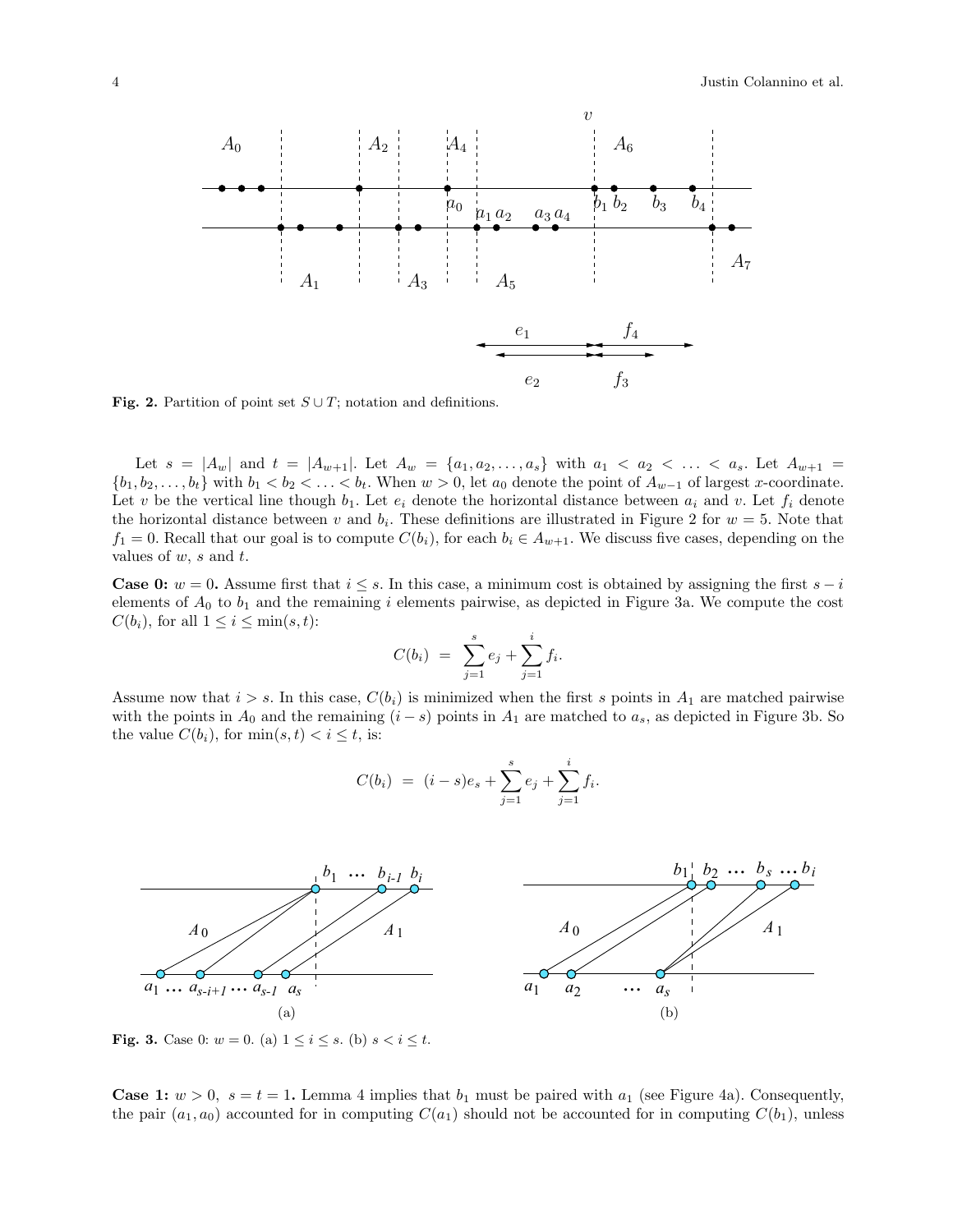used to cover  $a_0$ . We identify two cases: (i)  $a_1$  is paired with both  $b_1$  and  $a_0$  (and possibly other points in  $A_{w-1}$ , and (ii)  $a_1$  is paired with only  $b_1$ . In the first case,  $C(b_1)$  includes  $C(a_1)$ ; in the second case,  $C(b_1)$ includes  $C(a_0)$ . We choose the matching of minimum cost:

$$
C(b_1) = e_1 + \min (C(a_0), C(a_1)).
$$



**Fig. 4.** (a) Case 1:  $w > 0$ ,  $s = t = 1$ . (b) Case 2:  $w > 0$ ,  $s = 1$ ,  $t > 1$ . (c) Case 3:  $w > 0$ ,  $s > 1$ ,  $t = 1$ .

**Case 2:**  $w > 0$ ,  $s = 1$ ,  $t > 1$ . This case is similar to Case 1, the only difference being that all points in  $A_{w+1}$ are assigned to  $a_1$ , as depicted in Figure 4b. As before,  $a_1$  may be assigned to other points in  $A_{w-1}$ , in which case  $C(b_1)$  includes  $C(a_1)$ ; otherwise,  $C(b_1)$  includes  $C(a_0)$ . Therefore, for all  $1 \leq i \leq t$ , we compute:

$$
C(b_i) = \sum_{j=1}^{i} f_j + ie_1 + \min (C(a_0), C(a_1)).
$$

**Case 3:**  $w > 0$ ,  $s > 1$ ,  $t = 1$ . According to Lemma 4, we need to find the point q in  $A_w$  such that all points less then q are matched to points in  $A_{w-1}$  and all points greater than q are matched to points in  $A_{w+1}$ . Refer to Figure 4c. This is the point  $a_i$  that minimizes the quantity on the right hand side of the equation:

$$
C(b_1) = \min_{i=1}^s \big(\sum_{j=i}^s e_j + C(a_{i-1})\big).
$$

A matching of cost  $C(b_1)$  would include all pairs  $(a_j, b_1)$ , for all  $j \geq i$ , along with all pairs corresponding to  $C(a_{i-1})$ , as depicted in Figure 4c.

**Case 4:**  $w > 0$ ,  $s > 1$ ,  $t > 1$ . Let  $S_i = \sum_{j=i}^{s} e_j + C(a_{i-1})$  for  $i = 1, 2, ..., s$ . Here  $S_i$  represents the cost of connecting points  $a_i, a_{i+1}, \ldots, a_s$  to line v, plus the cost  $C(a_{i-1})$ . Let  $M_i = \min\{S_j \mid 1 \leq j \leq i\}$ . In other words, for a fixed i,  $M_i$  represents the smallest of  $S_1, S_2, \ldots, S_i$ . Again, we are looking for a point q in  $A_w$ that splits the matching to the left and right. To this end, for  $1 \leq i \leq \min(s, t)$  we now compute three values:

$$
X(b_i) = M_{s-i} + \sum_{j=1}^{i} f_j, \quad 1 \le i < s,
$$

$$
Y(b_i) = \sum_{j=s-i+1}^{s} e_j + \sum_{j=1}^{i} f_j + C(a_{i-1}), \quad 1 \le i \le s,
$$

and

$$
Z(b_i) = \min_{j=s-i+2} \left( \sum_{h=j}^{s} e_h + \sum_{j=1}^{i} f_j + (i+j-s-1)e_s + C(a_{j-1}), \quad 1 < i.
$$

The quantities X, Y and Z above represent the following costs:  $X(b_i)$  represents the cost of connecting  $b_1, b_2, \ldots, b_i$  to at least  $i + 1$  points in  $A_w$ , as depicted in Figure 5a;  $Y(b_i)$  represents the cost of connecting  $b_1, b_2, \ldots, b_i$  to exactly i points in  $A_w$ , as depicted in Figure 5b; and  $Z(b_i)$  represents the cost of connecting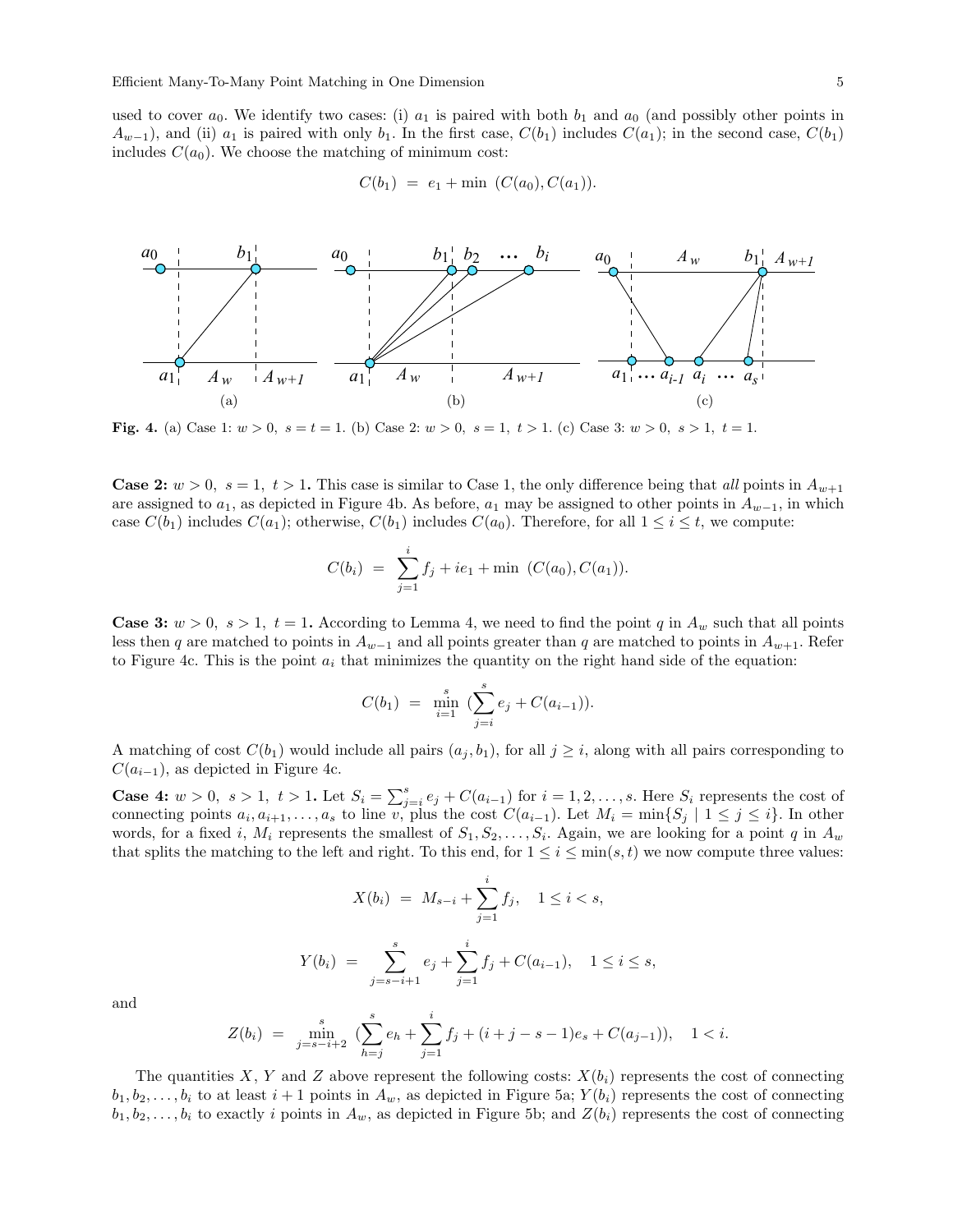

**Fig. 5.** Case 4:  $w > 0$ ,  $s > 1$ ,  $t > 1$ . (a) Computing  $X(b_i)$ . (b) Computing  $Y(b_i)$ . (c) Computing  $Z(b_i)$ .

 $b_1, b_2, \ldots, b_i$  to fewer than i points in  $A_w$ , as depicted in Figure 5c. So  $C(b_i)$  is the minimum of  $X(b_i)$ ,  $Y(b_i)$ and  $Z(b_i)$ .

It is not hard to see that the values  $X(b_i)$  and  $Y(b_i)$  can be computed in  $O(s+t)$  time. Also note that

$$
Z(b_i) = e_s + f_i + \min(Y(b_{i-1}), Z(b_{i-1})),
$$

and therefore we can also compute  $Z(b_i)$  for all  $1 \leq i \leq \min(s, t)$ , in  $O(s+t)$  time. Finally, for  $\min(s, t) < i \leq t$ we have

$$
C(b_i) = C(b_{i-1}) + e_s + f_i,
$$

and so we can compute  $C(b_i)$  for all  $1 \leq i \leq t$ , in  $O(s+t)$  time.

Figure 6 shows the minimum-cost many-to-many matching produced by this algorithm on 20 points.



**Fig. 6.** Minimum-cost matching for a complete example:  $|S| = 8$ ,  $|T| = 12$ , minimum many-to-many matching cost is 16.

 $\Box$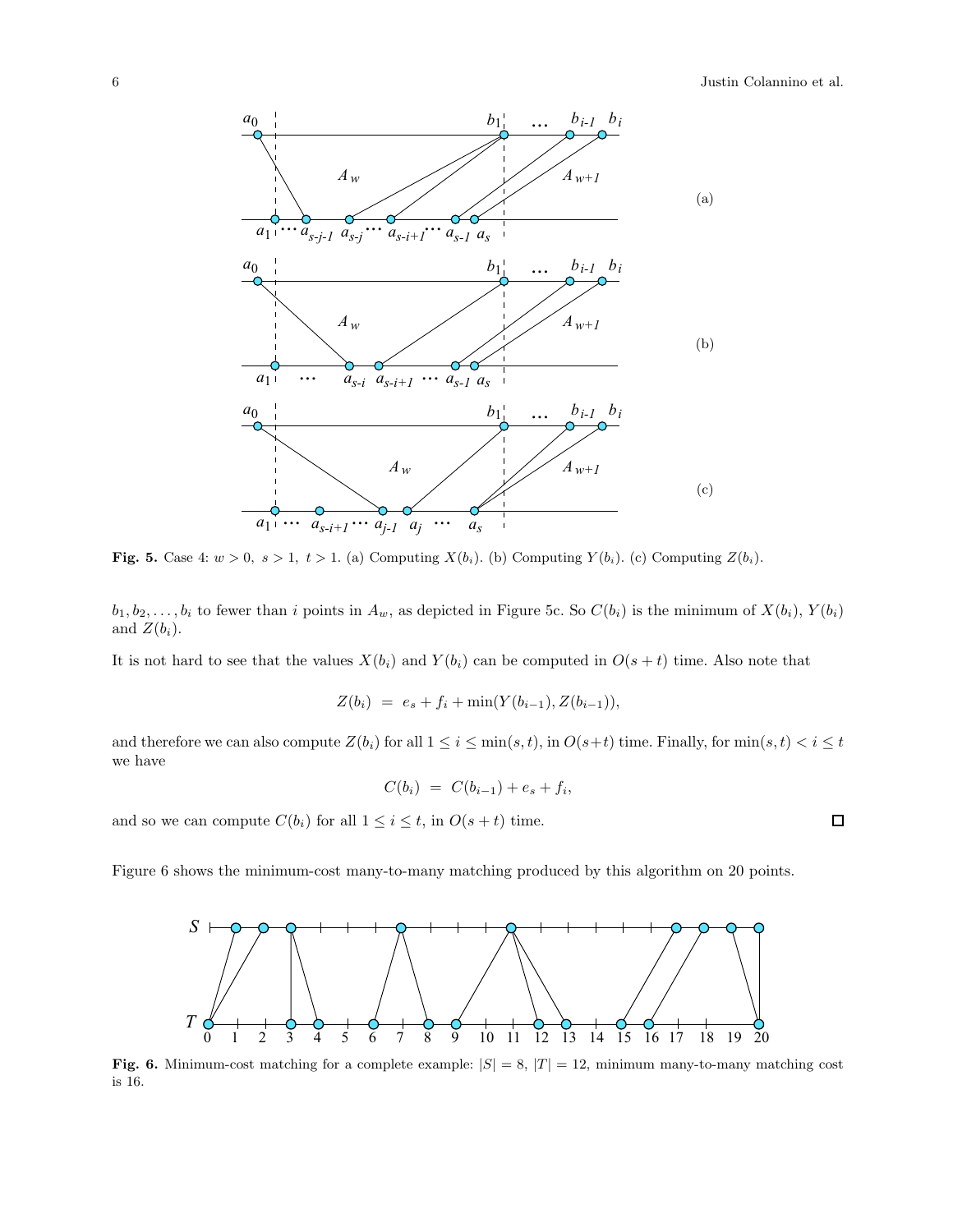### 4. Concluding Remarks

The many-to-many matching problem considered here was motivated by the one-dimensional problem concerned with musical rhythm in which the dimension is time [20], [21]. In the more general setting of melody matching, however, the problem may be viewed as two-dimensional, where the x-axis measures time, and the y-axis measures pitch. Thus the onsets of the notes in a melody may be represented as a point set in two dimensions. Empirical studies in music perception have shown that the  $L_1$  metric works well in this context for measuring the distance between two points in the time-pitch plane [18], [15]. Generalizing our work to this two-dimensional version of the problem remains open. It is expected that since the complexity of the classic matching problems may be reduced by exploiting geometric information [22], [16], [10], a similar behavior will be observed with the *many-to-many* problem in two dimensions.

#### 5. Acknowledgements

This research was started at the 20th Winter Workshop on Computational Geometry organized by Godfried Toussaint at the Bellairs Research Institute of McGill University in Holetown, St. James, Barbados, West Indies, held from January 28 to February 4, 2005. The theme of the workshop was Computational Geometry for Music Information Retrieval. The authors thank the other participants for creating a stimulating environment and lively discussions: Greg Aloupis, David Bremner, Erik Demaine, Vida Dujmovic, Jeff Erickson, Francisco Gomez, John Iacono, Danny Krizanc, Erin McLeish, Pat Morin, Mark Overmars, David Rappaport, Ileana Streinu, Perouz Taslakian, Remco Veltcamp, Sue Whitesides, and David Wood. Many thanks to a referee for insightful comments.

#### References

- 1. A. Ben-Dor, Richard M. Karp, B. Schwikowski, and R. Shamir. The restriction scaffold problem. Journal of Computational Biology, 10(2):385–398, 2003.
- 2. R. E. Burkard and E. Çela. Linear assignment problems and extensions. In D.-Z. Du and P.M. Pardalos, editors, Handbook of Combinatorial Optimization – Supplement Volume A, volume 4, pages 75–149, Dordrecht, 1999. Kluwer Academic Publishers.
- 3. Samuel R. Buss and Peter N. Yianilos. A bipartite matching approach to approximate string comparison and search. Technical report, NEC Research Institute, Princeton, New Jersey, 1995.
- 4. J. Colannino, M. Damian, F. Hurtado, J. Iacono, H. Meijer, S. Ramaswami, and G. Toussaint. A O(n log n)-time algorithm for the restricted scaffold assignment problem. Journal of Computational Biology, 13(4), 2006.
- 5. J. Colannino and G. Toussaint. Faster algorithms for computing distances between one-dimensional point sets. In Francisco Santos and David Orden, editors, Proceedings of the XI Encuentros de Geometria Computacional, pages 189–198, Santander, Spain, June 27-29 2005.
- 6. Justin Colannino and Godfried Toussaint. An algorithm for computing the restriction scaffold assignment problem in computational biology. Information Processing Letters, 95(4):466–471, August 2005.
- 7. Justin Colannino and Godfried Toussaint. A faster algorithm for computing the link distance between two point sets on the real line. Technical Report SOCS-TR-2005.5, McGill University, School of Computer Science, July 2005.
- 8. M. Fatih Demirci, Ali Shokoufandeh, Yakov Keselman, Lars Bretzner, and Sven Dickinson. Object recognition as many-to-many feature matching. International Journal of Computer Vision, 69(2):203–222, 2006.
- 9. J. Edmonds and R. M. Karp. Theoretical improvements in algorithmic efficiency for network flow problems. Journal of the Association for Computing Machinery, 19:248–264, 1972.
- 10. Alon Efrat, A. Itai, and M. J. Katz. Geometry helps in bottleneck matching and related problems. Algorithmica., 31:1–28, 2001.
- 11. Thomas Eiter and Heikki Mannila. Distance measures for point sets and their computation. Acta Informatica, 34(2):109–133, 1997.
- 12. M. L. Fredman and R. E. Tarjan. Fibonacci heaps and their uses in improved network optimization algorithms. Journal of the Association for Computing Machinery, 34:596–615, 1987.
- 13. Richard M. Karp and S.-Y.R. Li. Two special cases of the assignment problem. Discrete Mathematics, 13(46):129– 142, 1975.
- 14. J. Keijsper and R. Pendavingh. An efficient algorithm for minimum-weight bibranching. Journal of Combinatorial Theory, 73(Series B):130–145, 1998.